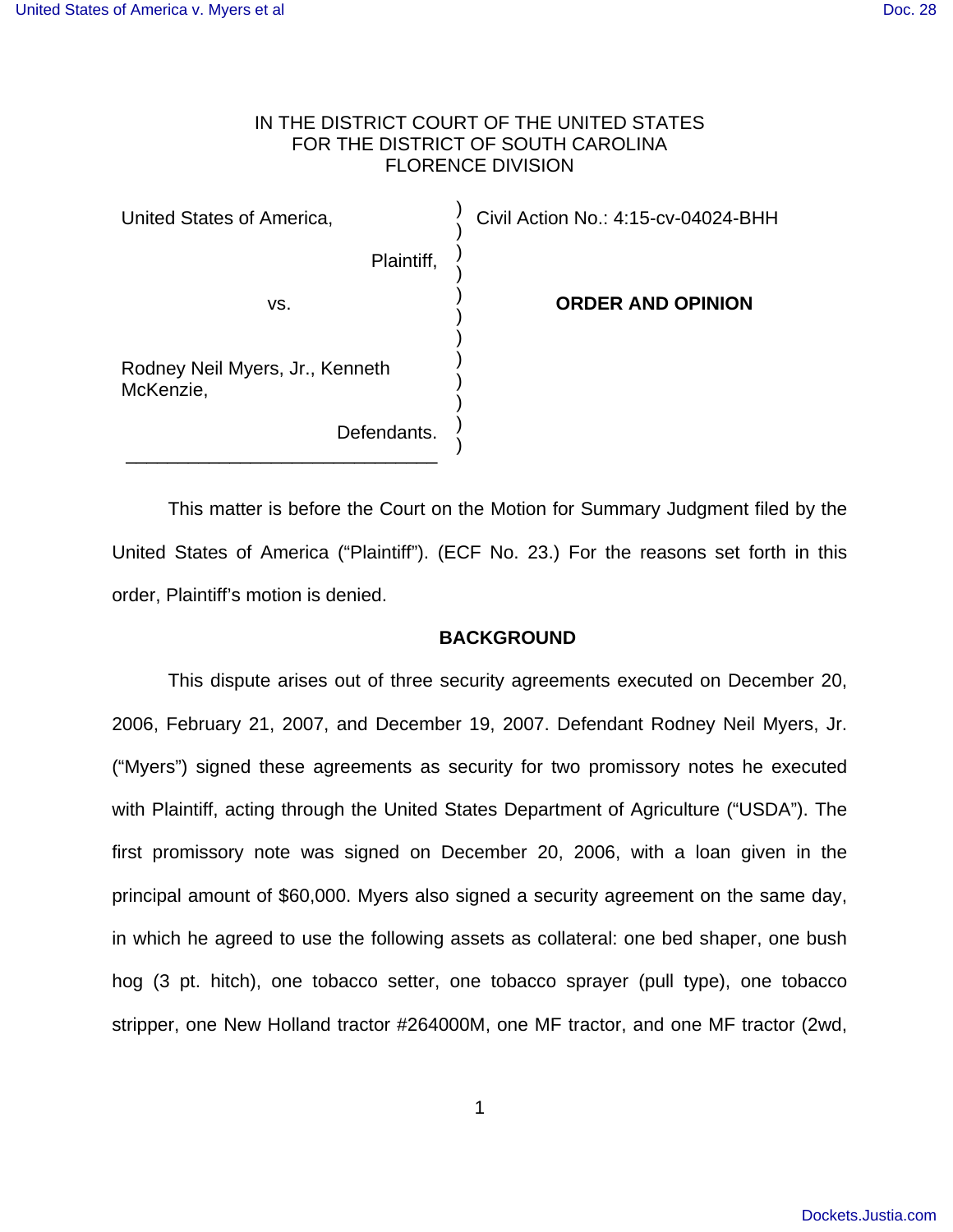with canopy) #B07305, as well as interest in certain crops grown on McKenzie's acreage located in Williamsburg County, South Carolina.

The second promissory note was signed on February 21, 2007, with a loan given in the principal amount of \$20,000. On this same day, Myers signed a security agreement in which he agreed to use the same above-listed assets as collateral, and also agreed to use any and all crops grown on McKenzie's acreage as collateral. On December 19, 2007, Plaintiff and Myers rescheduled the February 21, 2007 promissory note. They executed another security agreement that same day. The agreement establishes as collateral one bed shaper, one bush hog (3 pt. hitch), one New Holland tractor #264000M, and any and all crops grown on McKenzie's acreage. The agreement also notes that the other above-listed assets were sold in October 2008.

Plaintiff perfected its security interest by the filing of two financing statements and one continuation statement, which were recorded with the Office of the Secretary of State of South Carolina on December 14, 2006, February 12, 2007, and June 23, 2011. Notably, McKenzie did not sign any of the promissory notes, security agreements, or financing statements—only Myers.

Myers defaulted on the promissory notes, and Plaintiff elected to accelerate the debt owed. Plaintiff sent Myers three written notices of right to cure the delinquent loan balance on January 12, 2012, May 30, 2012, and June 5, 2012. On September 28, 2015, Plaintiff commenced this action for Claim and Delivery of the collateral and other relief. Myers failed to answer or otherwise respond to the complaint, and Plaintiff moved for default judgment against him, which the Court granted. (ECF Nos. 22; 27.)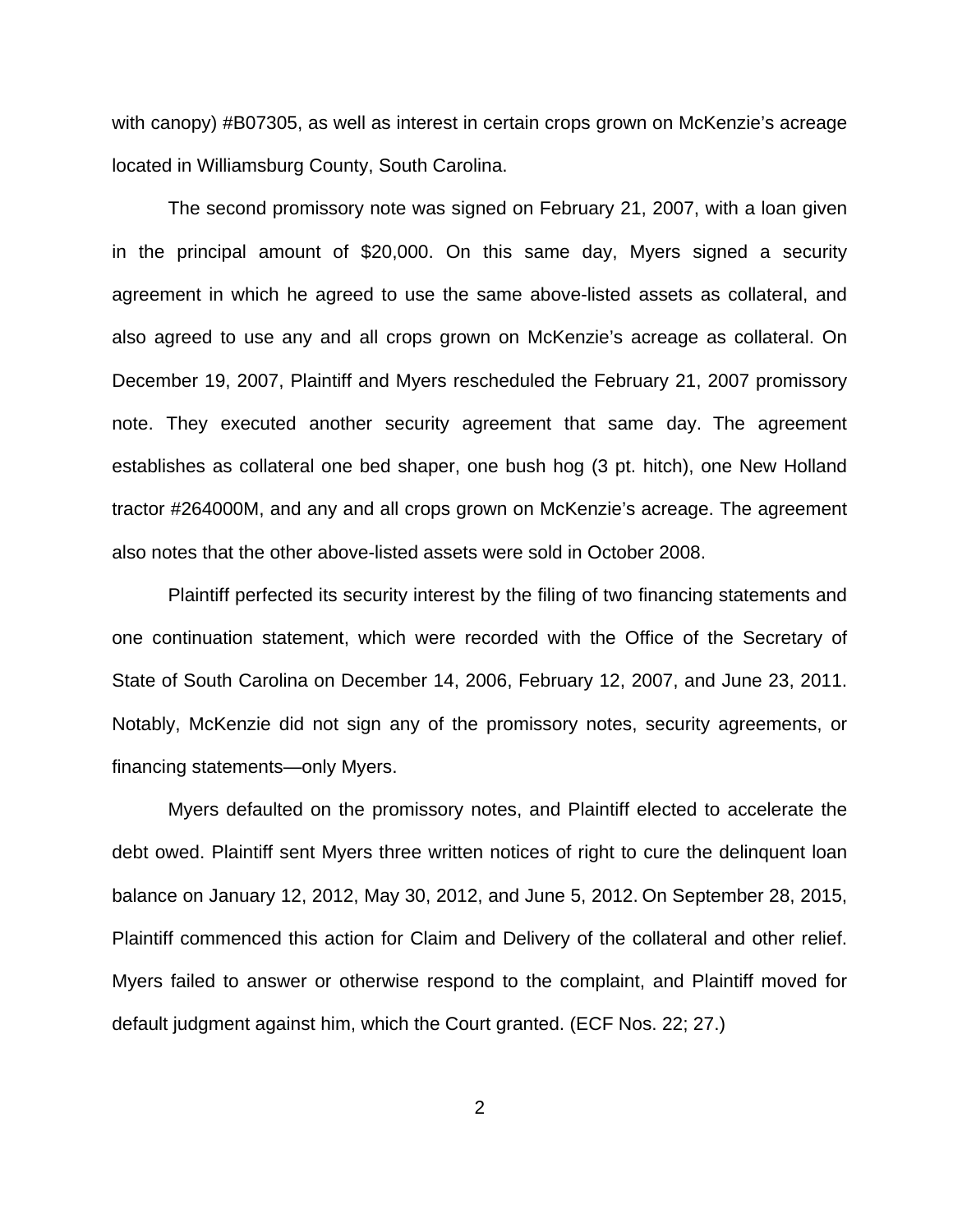Plaintiff also moved for summary judgment against McKenzie to collect on the collateral. (ECF No. 23.) Attached to Plaintiff's motion is an affidavit from Vince Pace ("Pace"), a Farm Loan Officer for the USDA, averring that he met with Myers and McKenzie twice in 2006 and that McKenzie understood that his property served as collateral for Myers' loans. (ECF No. 23-10.) McKenzie responded to the motion, attaching his own affidavit averring that he met with Pace only once and that he did not give Myers permission to use his equipment as collateral for the loans. (ECF Nos. 24; 24-2.) This motion has been fully briefed and is ripe for the Court's review.

### **LEGAL STANDARD**

A court should grant summary judgment "if the movant shows that there is no genuine dispute as to any material fact and the movant is entitled to a judgment as a matter of law." Fed. R. Civ. P. 56(a). In deciding whether a genuine issue of material fact exists, the evidence of the non-moving party is to be believed and all justifiable inferences must be drawn in his favor. See Anderson v. Liberty Lobby, Inc., 477 U.S. 242, 255 (1986). The moving party bears the initial burden of demonstrating that summary judgment is appropriate; if the party moving for summary judgment carries its burden, then the burden shifts to the non-moving party to set forth specific facts showing that there is a genuine issue for trial. See Celotex Corp. v. Catrett, 477 U.S. 317, 322–23 (1986). "[W]here the record taken as a whole could not lead a rational trier of fact to find for the nonmoving party, disposition by summary judgment is appropriate." Teamsters Joint Council No. 83 v. Centra, Inc., 947 F.2d 115, 119 (4th Cir.1996). "Summary judgment is proper only when it is clear that there is no dispute concerning either the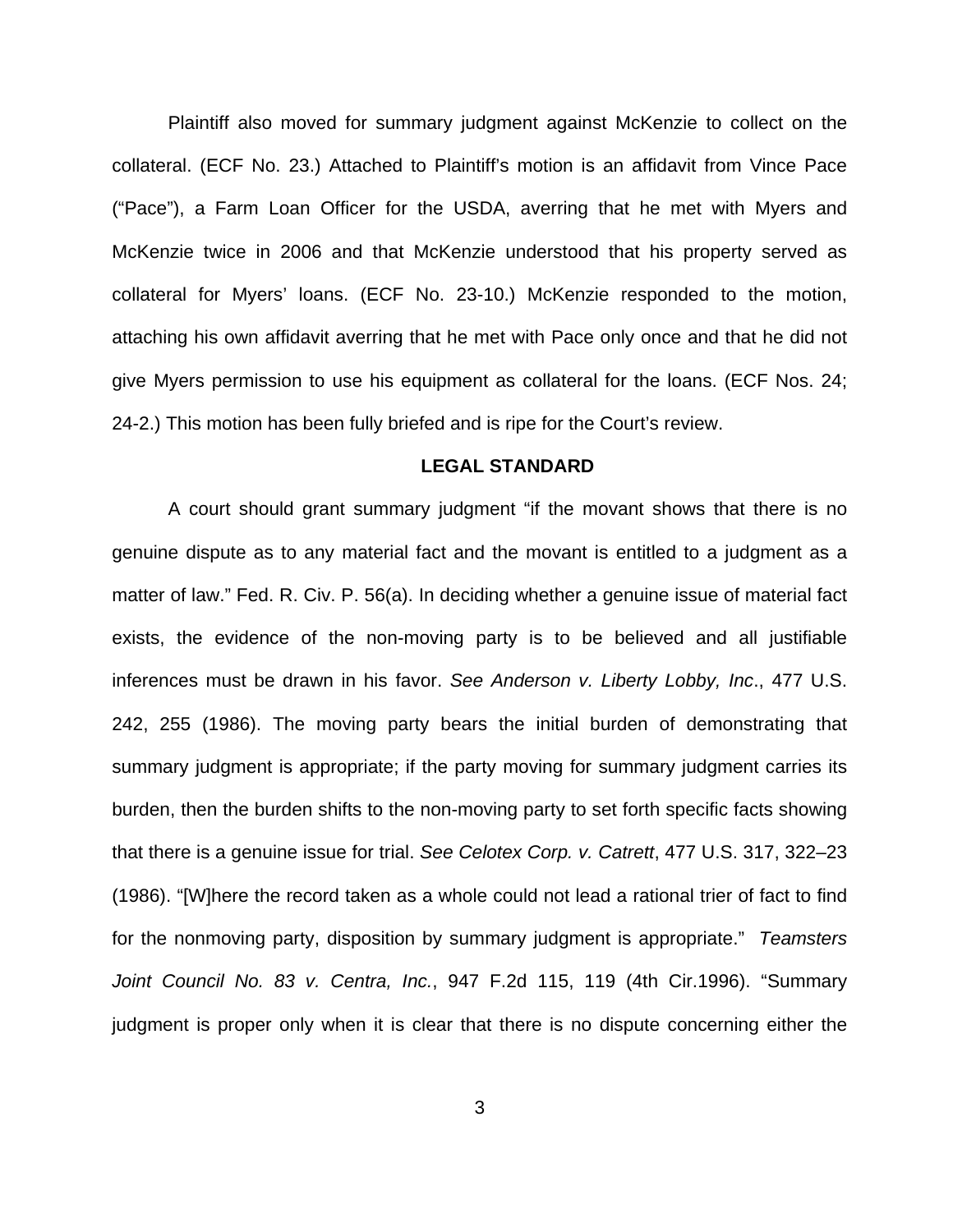facts of the controversy or the inferences to be drawn from those facts." Pulliam Inv. Co. v. Cameo Props., 810 F.2d 1282, 1286 (4th Cir. 1987). The court must determine "whether the evidence presents a sufficient disagreement to require submission to a jury or whether it is so one-sided that one party must prevail as a matter of law." Anderson, 477 U.S. at 251-52.

#### **DISCUSSION**

"A security interest attaches to collateral when it becomes enforceable against the debtor with respect to the collateral." S.C. Code § 36-9-203(a). A "debtor" means, among other things, "a person having an interest, other than a security interest or other lien, in the collateral." S.C. Code § 36-9-102(a)(28)(A). A security interest is enforceable against the debtor and third parties with respect to the collateral when: (1) value has been given; (2) the debtor has rights in the collateral or the power to transfer rights in the collateral to a secured party; and (3) the debtor has authenticated a security agreement that provides a description of the collateral. S.C. Code § 36-9-203(b).

Plaintiff, recognizing that McKenzie did not sign any of the promissory notes, security agreements, or financing statements, argues that Myers' pledge of McKenzie's equipment as collateral was nevertheless binding. Plaintiff first argues that McKenzie "was aware" of Myers' execution of the promissory notes and security agreements, citing Pace's affidavit. (ECF No. 23-1 at 3–4.) Plaintiff appears to assert that this awareness is sufficient to establish its security interest in the equipment.<sup>1</sup>

<sup>&</sup>lt;sup>1</sup> To argue that such awareness or consent is sufficient to create a security interest, Plaintiff cites, Theodore v. Mozie, 95 S.E.2d 173 (1956). In Theodore, the Court found that where a woman executed a mortgage to enable her husband to obtain a loan, her consent established binding consideration even though only the husband received the proceeds of the loan. 95 S.E.2d at 176. Consent in that case was established through a signed mortgage. Here, there is no similar evidence of consent, and Theodore is therefore inapplicable.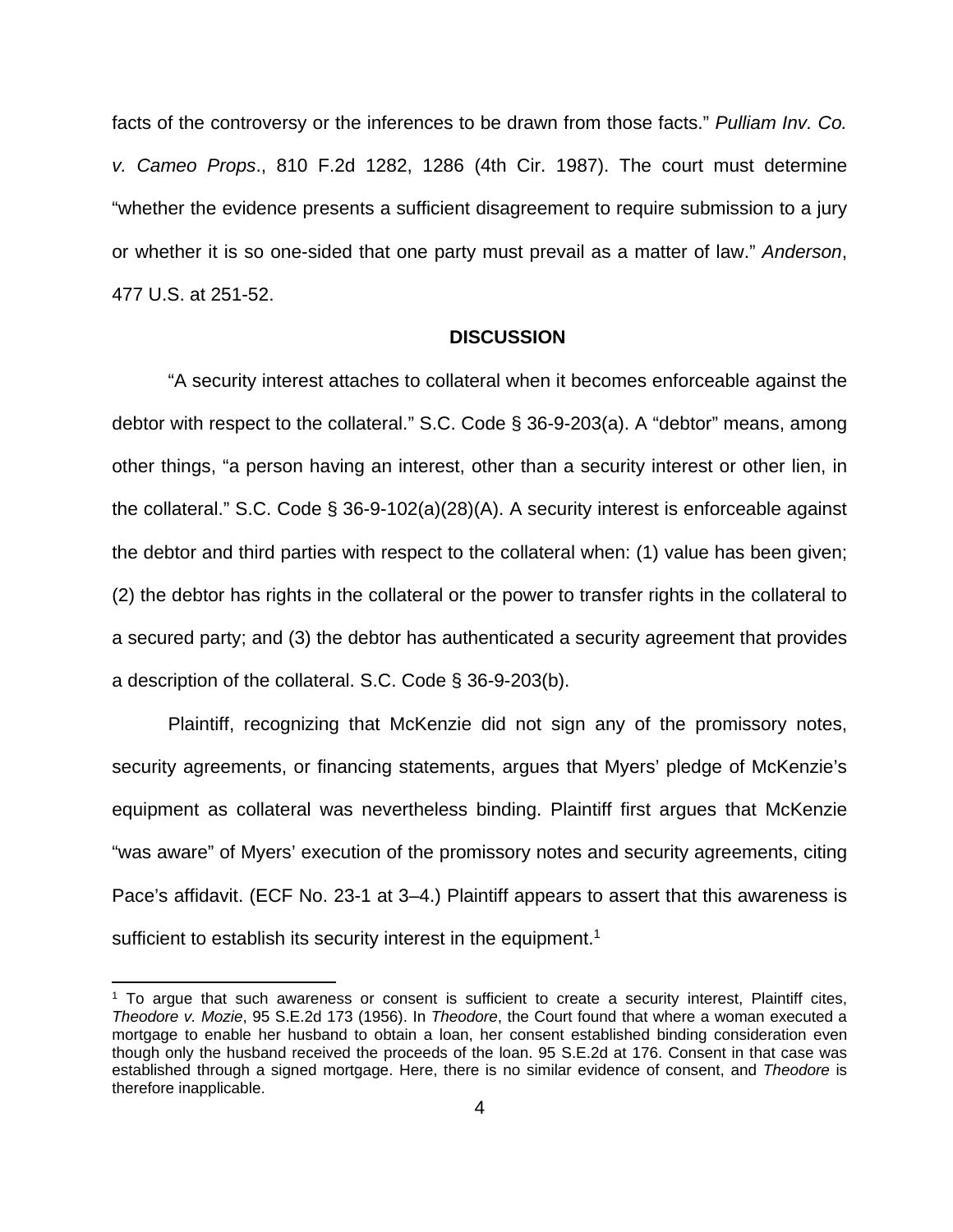Pace's affidavit indicates that McKenzie did in fact consent to the use of his equipment as collateral. Pace avers that he first met with Myers and McKenzie in November 2006 to discuss a loan Myers wanted to obtain from the Farm Service Agency ("FSA"). (ECF No. 23-10 ¶ 2.) In this meeting, McKenzie stated that he gifted a New Holland tractor to Myers and agreed to allow Myers to use the tractor as collateral for the loan. (Id. ¶ 3.) Pace further avers that he met with the men again on December 20, 2006, at which time Myers executed a promissory note as well as a security agreement establishing that McKenzie's equipment would serve as collateral. (Id. 14.) According to Pace, he "made annual chattel inspections of the secured equipment at McKenzie's farm." (Id. ¶ 7.) Pace states that when "Myers sold the tobacco setter, tobacco sprayer, tobacco stripper, and two MF tractors[,]. . . . McKenzie paid FSA the appraised value of the equipment from the proceeds of the sale." (Id. ¶¶ 8, 9.)

McKenzie, however, denies many of the statements made in Pace's affidavit. His own affidavit presents a starkly different account of events. McKenzie avers that he only met Pace with Myers once in November 2006, where they discussed Myers' application for a loan from the FSA. (ECF No. 24-2 ¶ 2.) According to McKenzie, in that meeting he told Pace that "Myers could use my equipment to farm with, and that he could use my land to grow the crops, but I never gave permission for the equipment that I owned to be used as collateral for Myers loan. It was my understanding that the crops that he would grow would be the security for the loan." (Id.  $\P$  4.) McKenzie acknowledges the promissory note for \$60,000, but claims he never knew Myers later signed another promissory note for \$20,000. (Id. ¶ 5.) He avers that "Myers only farmed the 2007 year,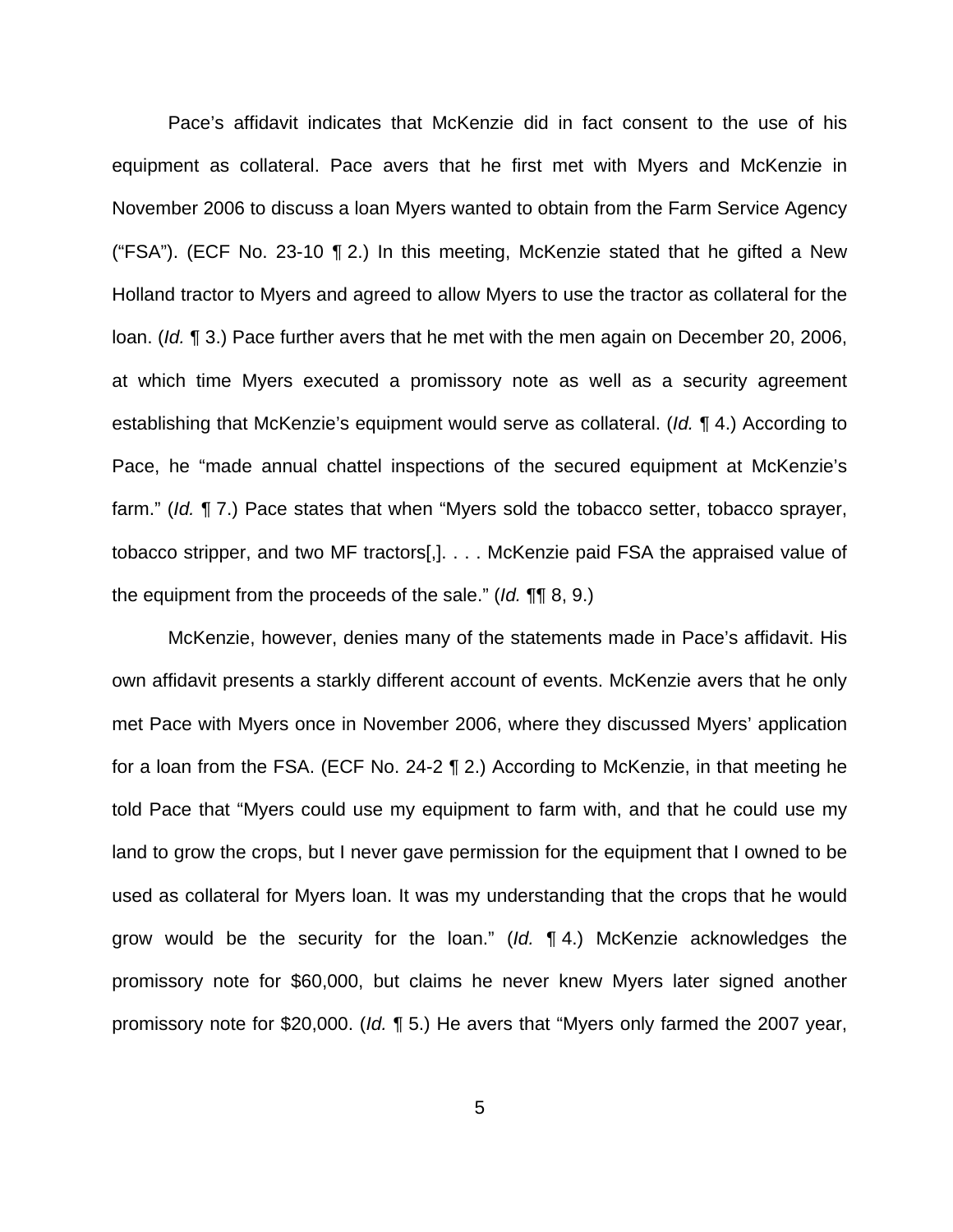and [he] was under the impression that FSA had been paid." (Id. ¶ 10.) McKenzie claims that he "never received any bills or notices that [his] equipment had any liens on it." (Id. ¶ 11.) According to McKenzie, he "sold the equipment at various farm sales beginning in 2009, and, by 2012, [he] was totally out of farming." (Id.) Given these conflicting affidavits, the Court cannot find, as a matter of law, that McKenzie expressly allowed Myers' to pledge his equipment to secure two promissory loans. Disputes over material facts remain, and those disputes are genuine.

Plaintiff also briefly argues that it has an enforceable security interest in the collateral because Myers is a debtor that has rights in the collateral. Specifically, Plaintiff cites McKenzie's admission in his opposition brief that he and Myers had an agreement "that Myers could physically use the equipment of McKenzie to farm with."<sup>2</sup> (ECF No. 24- 1 at 2.) According to Plaintiff, this admission establishes that Myers "had control, and thereby, an interest, in the collateral." (ECF No. 25 at 2.) Plaintiff provides no authority for finding that control under these facts equals "interest" as used in the definition of debtor in S.C. Code § 36-9-102(a)(28)(A). Without any accompanying argument or supporting authority, the Court cannot grant Plaintiff summary judgment on this basis.

In short, the Court cannot grant summary judgment on the facts presented in the briefs and denies Plaintiff's motion.<sup>3</sup>

<sup>&</sup>lt;sup>2</sup> In his brief, McKenzie states, "It was the agreement that Myers could physically use the equipment of McKenzie to farm with, but he would have no ownership." (ECF No. 24-1 at 2.)

<sup>&</sup>lt;sup>3</sup> McKenzie's brief notes that "McKenzie has additionally raised the Defense of the Statute of Limitations in his Answer." (ECF No. 24-1.) However, he says nothing more on this issue, and the Answer provides no argument as to why the claims are time barred. Plaintiff contends that it has filed any necessary continuation statements and the Court has no reason to doubt this assertion. (ECF No. 25 at 3.)